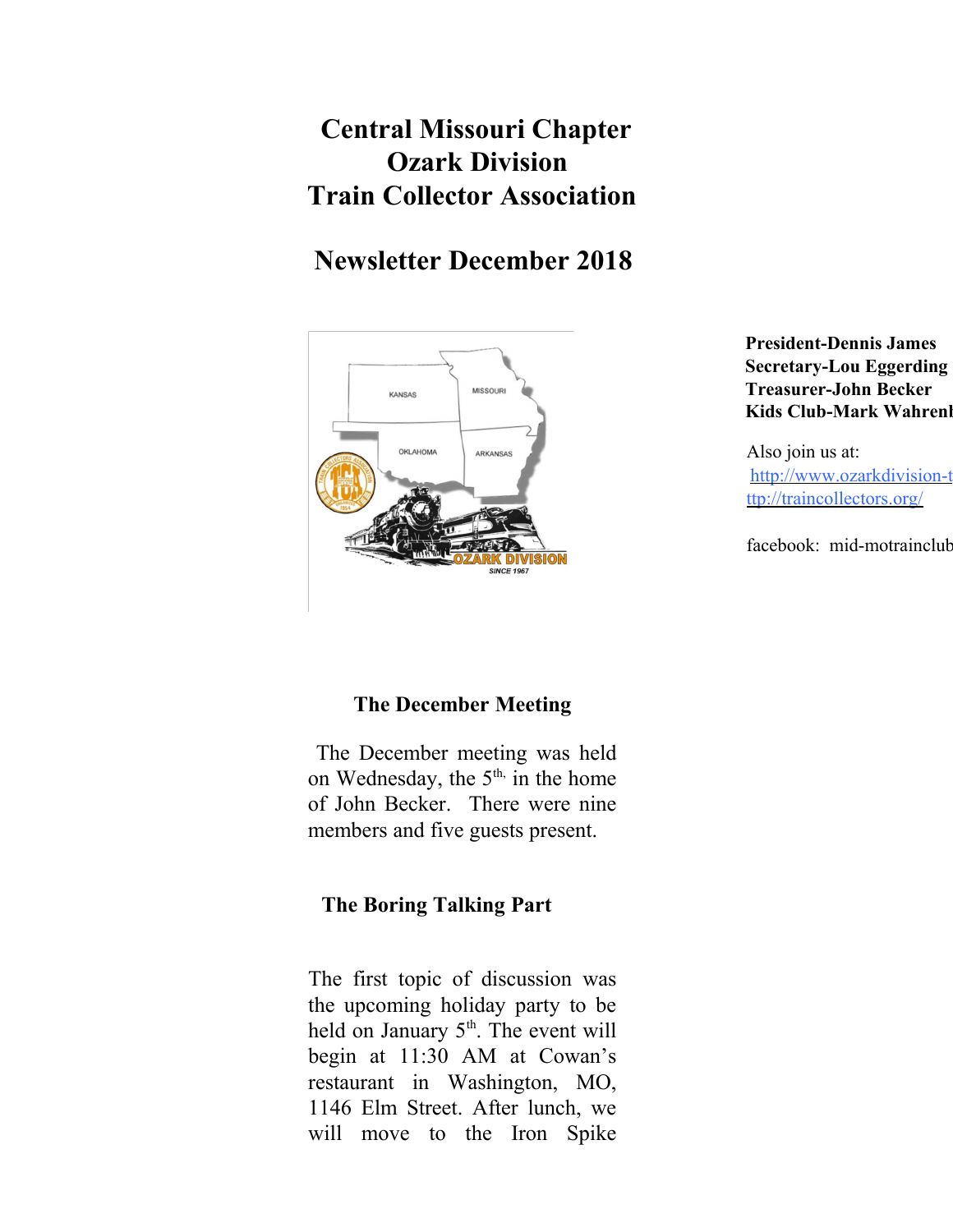Interactive Model Train Museum, located at 1498 High Street in Washington. High Street intersects with Highway 100 at the museum. Please let Dennis know if you and possibly a guest plan to attend. The count at the meeting was 15 people.

The next topic was about the special model train exhibits at the Museum of Transport in St. Louis County. These exhibits will be featured from Nov. 23 to Sunday, Jan. 6.

The possibility of a 2019 swap meet was next. There was general agreement that the new smaller and more relaxed format was a success that we should repeat. The two football free Saturdays are Nov. 2 and 9. We will confirm one of those dates in time to begin advertising at the Paquin event,

Dennis will remain a TCA member, so we can continue the status quo with him as our fearless leader. And he reminded us that there will be no dues for the Central MO Chapter in 2019.

#### **Member Features**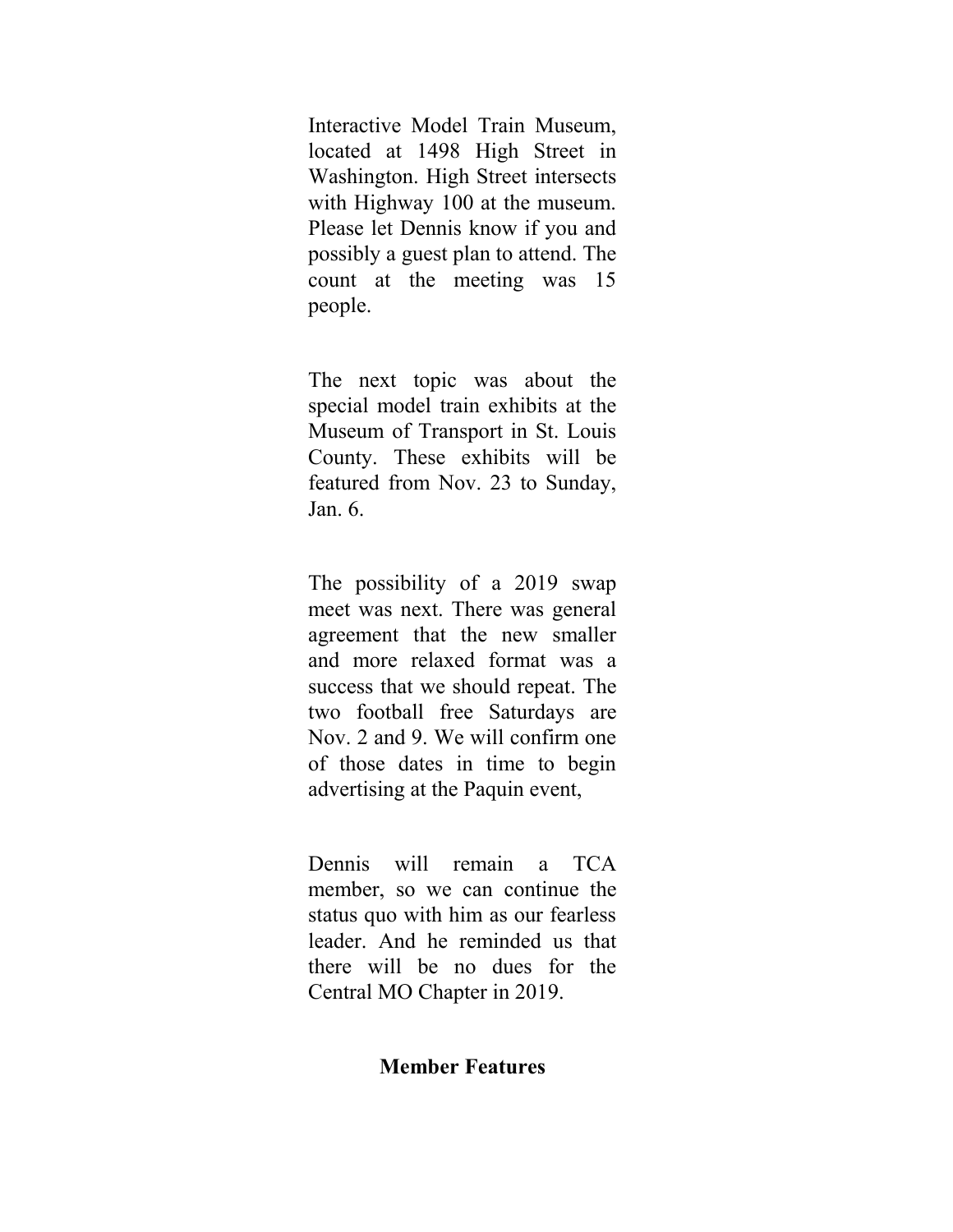Since we were at John's house anyway, he presented his growing collection of Menard buildings, and some trains and other stuff. The lights dimmed in northern Columbia when he turned on the power switches,

 \*\* Please remember that all of these programs except John's from this month are available in the red binder at the clubhouse. See Dennis.

### **Speaking of Trains**

The following trains were on the track: Too many for me to type.

#### **Speaking of Meets**

The KCS holiday train will be in Mexico on 12/12 and in Slater on 12/13, both at about 4:00. It is rumored that Dennis will be an elf in Mexico. (Please bring photographic proof.)

St. Louis National Museum of Transport Jan 5 (Don't forget our holiday party, same date.)

Marcelline May the fourth (be with you)

 (for more information: mvns.railfan.net)